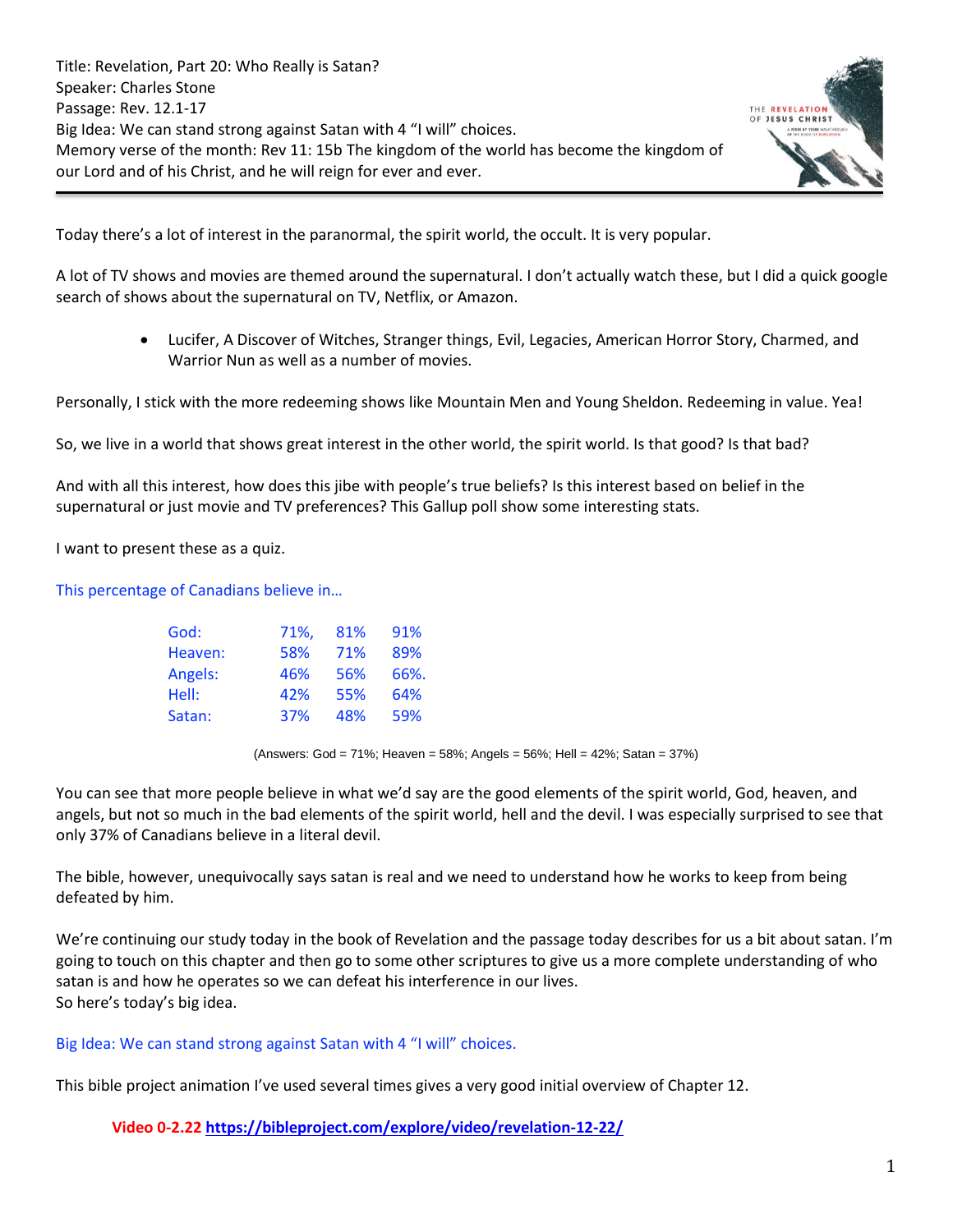That was a great overview of the chapter. I'm going to touch on a few high points.

### Rev 12

In the first six verses of chapter 12. John sees what he calls signs. The first is a pregnant woman and the next is a red dragon who wants to kill the woman's child.

When this baby boy is born he is swept up into heaven.

The pregnant woman and her child represent the Church and Jesus himself respectively. Then this takes place.

 $<sup>7</sup>$  And there was war in heaven. Michael and his angels fought against the dragon, and the dragon and his angels fought</sup> back. <sup>8</sup> But he was not strong enough, and they lost their place in heaven. So, the dragon loses the battle. We next find who this dragon is.

<sup>9</sup> The great dragon was hurled down—that ancient serpent called the devil, or Satan, who leads the whole world astray. He was hurled to the earth, and his angels with him.

The dragon is figurative for satan. I'm not saying that satan is figurative. He is very real. He is cast out of heaven and onto earth where he and his fallen angels wage war against God's children, believers in Jesus. The new arena for this battle is earth.

Yet, Jesus defeated the dragon through his death and resurrection. Yet through the ages many believers are persecuted and die for their faith.

 $11$  They overcame him by the blood of the Lamb and by the word of their testimony; they did not love their lives so much as to shrink from death.

Until the end times, this battle rages on, yet we do not need to give in to daily defeat.

## <sup>17</sup> Then the dragon was enraged at the woman and went off to make war against the rest of her offspring—those who obey God's commandments and hold to the testimony of Jesus.

Since satan can't direct his fury directly against God and Jesus is in heaven he directs it against believers in Jesus, God's children, on earth. The greatest way to hurt a parent is how?.. hurt their children.

So, we are in this spiritual battle on earth between satan and evil and God and good. They are not equals at all. Jesus has defeated satan through his death and resurrection with the final defeat, the final mop up activities, coming in the end times.

In the meantime, we must know how our enemy operates so we know best how to defeat him.

### Big idea: We can stand strong against Satan with 4 "I will" choices.

We see these in the OT book of Isaiah.

When we think of the devil what image comes into your mind? The image that often comes to mind is this guy a harmless cute little guy with a red suit, pitchfork, horns, black moustache and a tail who whispers in your ear, eat more chocolate, its' ok to run the stop sign (no police are around), no big deal telling a little white lie.

Well, the devil is not a cute red suited funny guy. He is the antithesis of everything good, he hates you, he hates your family, and he hates God

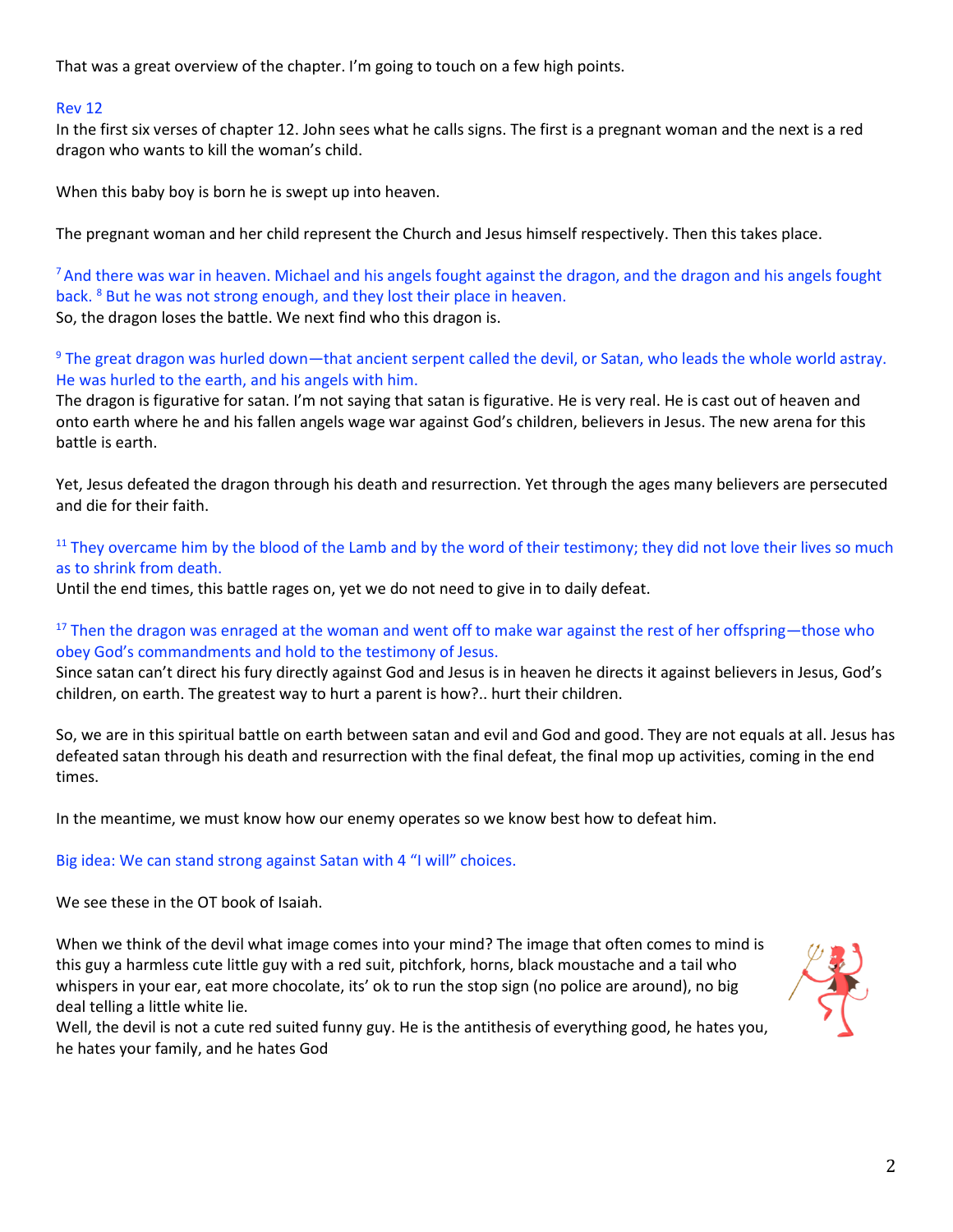Here's what he wants to do in your life:

- Defeat, discourage and condemn you
- Fray your relationships
- Fill your mind with self-defeating, condemning, and anxious thoughts
- Tempt you to sin, do things that are wrong, distasteful, wicked, and destructive
- Fill you with fear, worry, anxiety, jealousy, rage
- Capitalize on your weaknesses
- Capitalize on your strengths so that you become proud and self-centered rather than God-centered
- Keep those far from Christ in their condition of lostness.
- Confuse and immobilize you from doing God's will. Etc etc etc....

He's not a cute red suited little guy. So, since he is real and bent on resisting us and making our lives miserable, how can we defeat his ploys?

Think of it this way. In times of war spies get sent behind enemy lines to find out the enemy's plans so that the good guys, by discovering their enemies plans, can design counter measures when the enemy attacks. Likewise, we need to get behind enemy lines, so to speak, to prepare our counter-measures against his attacks.

Scripture progressively tells us about satan. No passage tells us everything.

- $\circ$  Satan was first seem embodied as a serpent in the garden of Eden. Then in the book of
- $\circ$  Job and in other places in the OT. In the
- o NT Jesus is tempted by satan and later in the
- o NT we find more direct teaching.
- o And of course see him in Revelation.

Two Old Testament passages, Ezekiel 28 and Isaiah 14 explicitly deal with two kings of ancient cities, Tyre and Babylon and many scholars see insights about satan through those passages.

Ezekiel 28 recalls a time before creation. God created the angels and one was given great stature, next to the Trinity. He was holy and blameless, full of wisdom and beauty. His name was Lucifer. In one of Billy Graham's books, he used Isaiah 14 to explain what he calls the five I Wills of satan that led to a cosmic battle that Revelation spoke about.

*Isaiah 14:12 How you have fallen from heaven, O morning star (translated as Lucifer in the KJV), son of the dawn! You have been cast down to the earth, you who once laid low the nations! <sup>13</sup> You said in your heart, "I will ascend to heaven; I will raise my throne above the stars of God; I will sit enthroned on the mount of assembly, on the utmost heights of the sacred mountain. <sup>14</sup> I will ascend above the tops of the clouds; I will make myself like the Most High."*

These "I wills" reflect what was in the heart of this angel called Lucifer.

- 1. *I will ascend to heaven:*
	- He was discontent being subject to God.
- 2. *I will raise my throne above the stars of God:* He had an unholy ambition to be God.
- *3. I will sit enthroned on the mount of assembly:*  He thirsted for God's power.
- **4.** *I will ascend above the tops of the clouds.* He was jealous for God's glory.
- 5. *I will make myself like the Most High.* He desired to be worshipped.

Putting all that together, Lucifer wanted to rise above his purpose for being created which was to serve and worship God.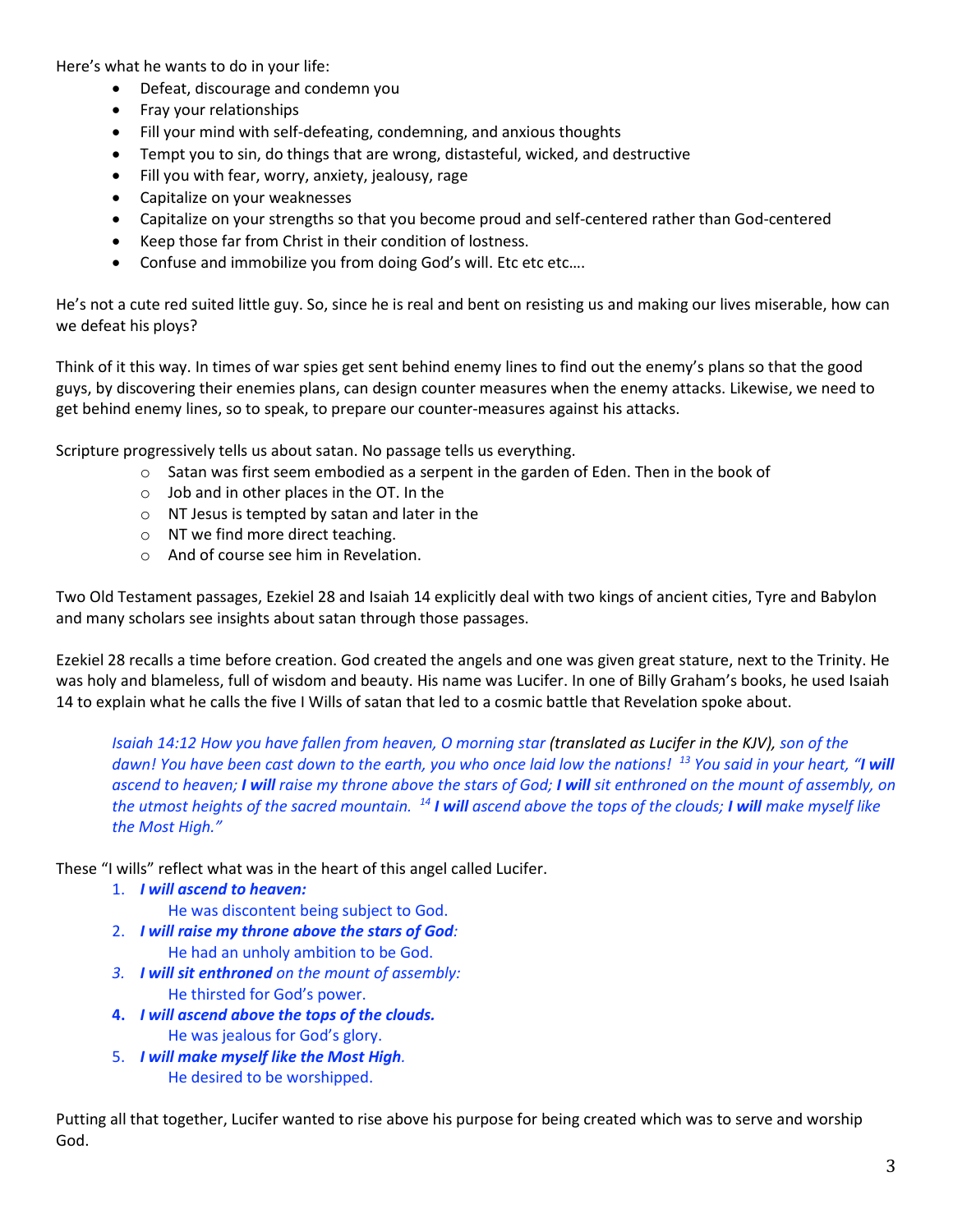Our purpose is to serve and worship God, yet sin convolutes that purpose:

- o We often don't want to serve God.
- o We'd rather serve our own ends.
- o We want to be in charge.
- $\circ$  And the essence of sin is to rise above our purpose for being created and do life our own way which is rebellion against God.

God would have nothing of this from Lucifer. A cosmic mutiny took place, God kicked him out of heaven and 1/3 of the angels with the same heart were kicked out as well. The bible calls these fallen angels demons.

So satan is the head of this vast organization of these spirit beings, demons. God judged and sentenced satan to death row. He was defeated when Jesus rose from the dead. The final penalty will be exacted in the final judgment that we learn from Revelation.

In the meantime, he is causing as much havoc as possible trying to make our lives miserable and cause evil and destruction the world and our lives.

# **Satan's goal is to…**

- o oppose everything God is for.
- o destroy all that is good and holy.
- o slander all that is good and slander everything about God.

# **Attributes of Satan:**

- o He is not omnipotent, omnipresent, or omniscient.
- o He is fueled by this unrelenting hatred of God and all that is good.
- $\circ$  He hates to lose something (unbelievers coming to Christ). He wants to keep those without Christ in the dark. He blinds the eyes of unbelievers.

## **Additional attributes of demons:**

- $\circ$  They are not superstitions or spirits of the dead, but fallen angels well organized with the same goal as satan and directed by him.
- o They are bodiless, invisible spirits with personality. We know them by the pain they cause. They influence our minds primarily by tempting us to sin.

Let's look at the first example in the bible of satan's first temptation: the creation story of Adam and Eve.

God made Adam and Eve and placed them in this perfect garden. Things were great. God told them to enjoy everything with one prohibition. Don't eat from this particular tree he called the tree of the knowledge of good and evil because if they did they would die.

# *Genesis 3.1 Now the serpent was more crafty than any of the wild animals the LORD God had made.*

Adam and Eve were just enjoying perfection in the Garden and then boom, temptation. The enemy often does that. He will throw a temptation at you seemingly out of nowhere.

Satan clothed himself as a snake. This should have raised their suspicion. Adam, who was right there all along, had named all the creatures and there was no indication any of them could talk. Here is one talking. He should have suspected something was up to have a creature talk. Satan tempts us the same way. He deceives us when we should suspect something is up.

## Satan tempts us to…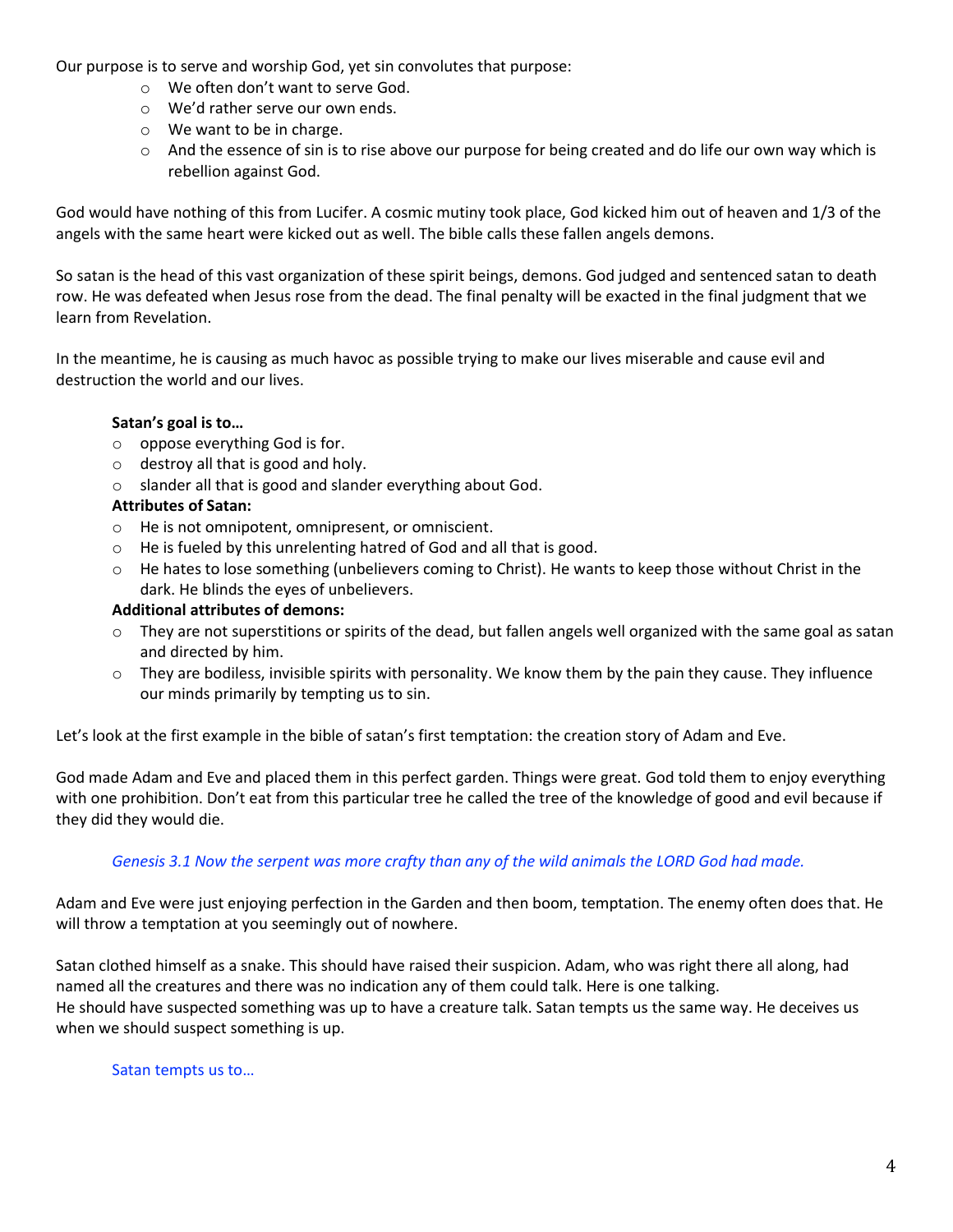### 1. Doubt God at his word.

# Satan tempts us to...

### 1. Doubt God at his word

He said to the woman, "Did God really say, 'You must not eat from any tree in the garden'?"

Eve... hmmm

### 2. Distort God's word.

## Satan tempts us to...

### 2. Distort God's word

"...you must not eat from any tree in the garden?"

### *He said to the woman, "Did God really say, 'You must not eat from any tree in the garden'?"*

Did God *really* say that, is he really on your side? He will try to plant doubt in God and his word…

- *God is a restrictive God.*
- *God is really against fun.*
- *He doesn't want you to have a good time.*
- *He's not really concerned for what is best for you.*

### "…you must not eat from *any tree* in the garden?"

He added 'any,' meaning that with all that good stuff, did God say you can't eat from *any* of it. In reality he only said don't eat from *one* of those fruit trees. This distortion was enough to get Eve off track. Satan wants us to distort his word, His will, and His character, and ultimately to distrust Him.

*God's all about rules. God is a god of prohibition*.

You see, satan is smart. He approached Eve from the angle of what was prohibited. We have in us something innate that desires the prohibited. It's the lure of the forbidden. When you see a sign like this, what do you feel like doing? …touching it! We've seen our grandkids when we say don't touch it to do this (reach to touch it). It's innate in us to want to break the rules.



## *<sup>2</sup> The woman said to the serpent, "We may eat fruit from the trees in the garden, <sup>3</sup> but God did say, 'You must not eat fruit from the tree that is in the middle of the garden, and you must not touch it, or you will die.'"*

Eve is off track, and she even distorts God's word when she says, 'you must not *touch* it.' He never said don't touch it. Just don't eat it.

She's beginning to waver.*<sup>4</sup> "You will not surely die," the serpent said to the woman.* 

### 3. Deny God's word.

# Satan tempts us to... 3. Deny God's word

God did say they would die if they ate it, meaning that the eventual effects of sin leads to physical and spiritual death. Satan is denying God that said it. He's implying, *you are the master of your own destiny, not god.*

### **4.** Accuse God of unworthy motives.

## Satan tempts us to...

#### 4. Accuse God of unworthy motives

<sup>5</sup> "God knows that your eyes will be opened when you eat it. You will become just like God, knowing everything, both good and evil."

<sup>5</sup> "God knows that your eyes will be opened when you eat it. You will become *just like God, knowing everything, both good and evil."* 

*He's just keeping you from your full potential. God's just* 

- o *holding you back. He's a*
- o *restrictive God, a*
- o *killjoy.*
- o *Do you really think He's for you?*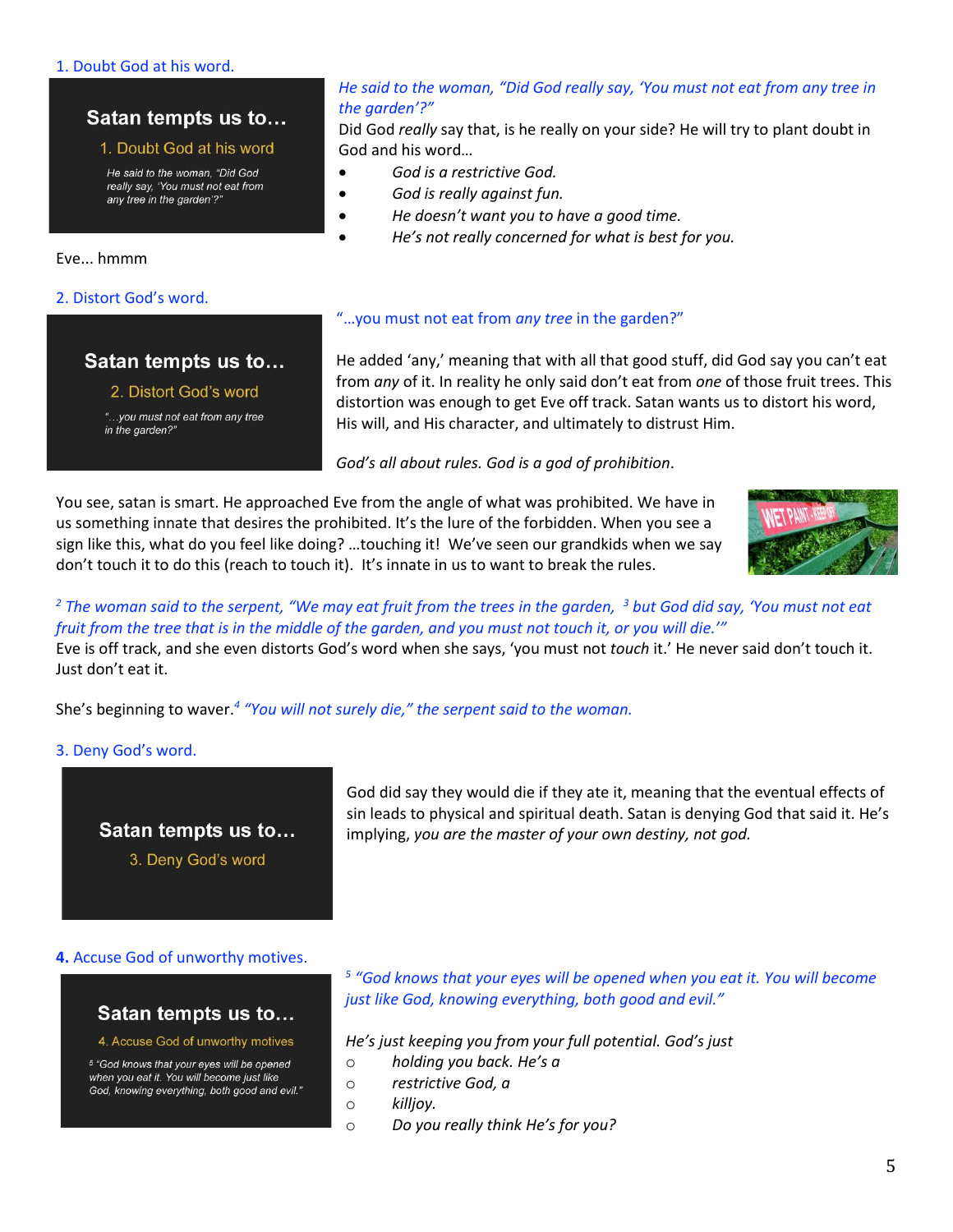This was an outright lie and that's what satan does. He presents to us lies he wants us to believe for he is called the father of lies.

She was enticed to believe this illusive hope of being like God, being the master of her own fate, experiencing the elusive thing God was keeping to himself. A longing for this arose in her heart.

*<sup>6</sup>When the woman saw that the fruit of the tree was good for food and pleasing to the eye, and also desirable for gaining wisdom,* 

## **5. Rationalize**

- o That looks good.
- o If something looks good, it must taste good.
- o So, it must be good.
- o Therefore, it must be good for me.

What God said was taboo, bad, would bring death, was wrong… she rationalized to the degree that now this tree would bring the opposite…something good, something she longed for, something that would benefit her.

We can rationalize and do the craziest things that don't make sense.

Rationalizing leads to irrationality. The one thing that God said no to, has now become the bestest thing.

*she took some and ate it. She also gave some to her husband, who was with her, and he ate it. <sup>7</sup> Then the eyes of both of them were opened, and they realized they were naked; so they sewed fig leaves together and made coverings for themselves.* 

They experienced a loss of innocence. Forever the human race was cursed because of their sin. But thankfully Jesus came to be a curse on the cross for us so that we might have forgiveness and a restored relationship with God

Satan tempts us through…

- 1. Doubt
- 2. Distortion
- 3. Denial
- 4. Accusation
- 5. Rationalization

Let's go back to the big idea and see some counter-measures we can use against satan.

## **Big Idea: 4 "I will" choices help us stand strong against satan.**

## **1. Counter measure to doubt:**



## *I will believe that God has my best interest in mind.*

God's nature and bent and inclination is for our benefit, our good, our blessing. You who are parents, you love your kids and you want the best for them. We want the best for them which means that sometimes we don't give them what they want. My son Josh at age 5 wanted a car. He didn't get a car. God loves you and has your best interest in mind.

*Jeremiah 29:11 For I know the plans I have for you," declares the LORD, "plans to prosper you and not to harm you, plans to give you hope and a future.*

The word prosper is the word shalom (wholeness, completeness)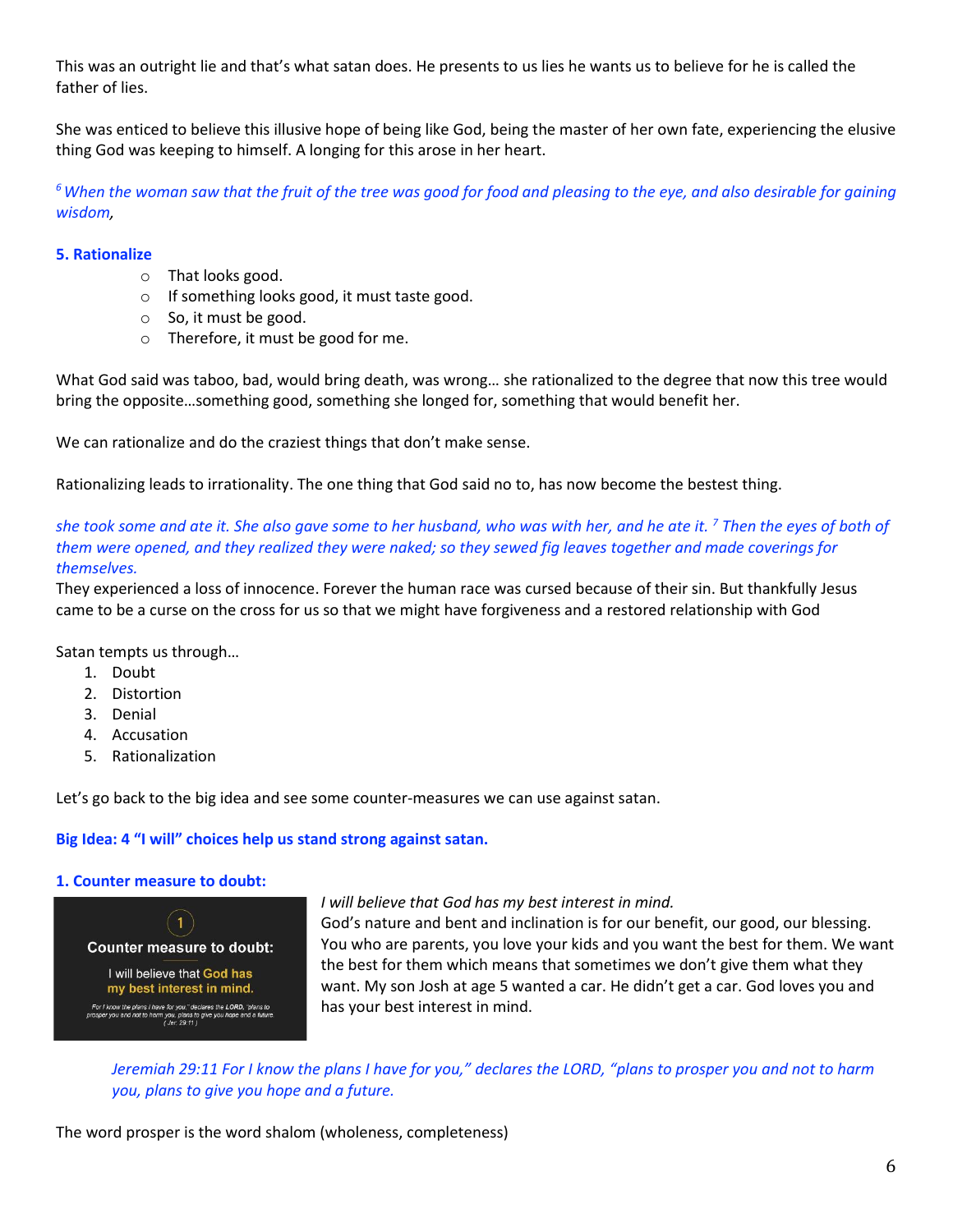### **2. Counter measure to distortion**



### *I will spend time in God's Word*

I mean that you personally engage in reading and listening to God's Word taught so you that you know when you are tempted to distorting it. I went into depth two weeks ago.

*I will position my heart to say, "Yes, Lord."*

Sherryl taught me an attitude that has really helped me. It is, yes Lord, before I know what he wants. It is an attitude, a disposition to say yes to God before I know what he asks of me or directs me to do.

### **4. Counter measure to accusation: See number 1**



### **5. Counter measure to rationalization:**



*I will consider the consequences of sin.*

If I gave in, what would happen? personal feelings of guilt, relationships hurt, hurt my body, harm my reputation, most importantly I would put a wedge between me and God.

Satan disguises sin to make it look enticing (angel of light). If sin didn't look pleasing and didn't initially feel so good, we wouldn't do it.

When you feel tempted, think about the consequences if you gave in...to you, your family, your friends, and to how it would make Jesus look if you give in to temptation.



- 1. I will believe that God has my best interest in mind.
- 2. I will spend time in God's Word.
- 3. I will position my heart to say, "Yes, Lord."
- 4. I will consider the consequences of sin.